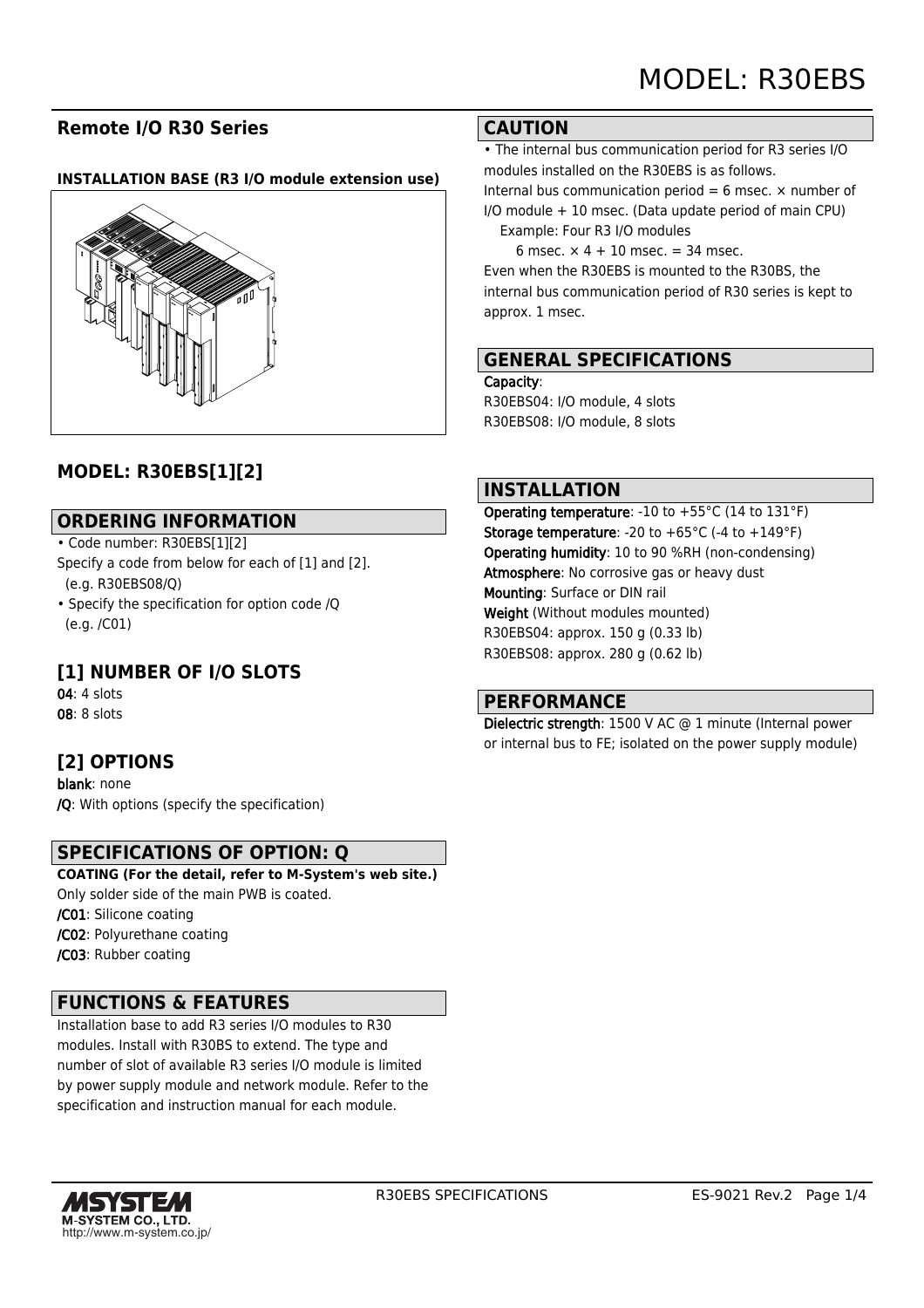#### **EXTERNAL VIEW**

Use in combination with R30BS. Mount the R3 I/O Modules from the left end (I/O 1) to the right.



# **EXTERNAL DIMENSIONS unit: mm (inch)**

#### ■ **R30EBS04, 08**



| <b>MODEL</b> | A(SIZF) | n (NUMBER OF SCREWS) |
|--------------|---------|----------------------|
| R30EBS04     | 112     |                      |
| R30EBS08     | 224     | 16                   |

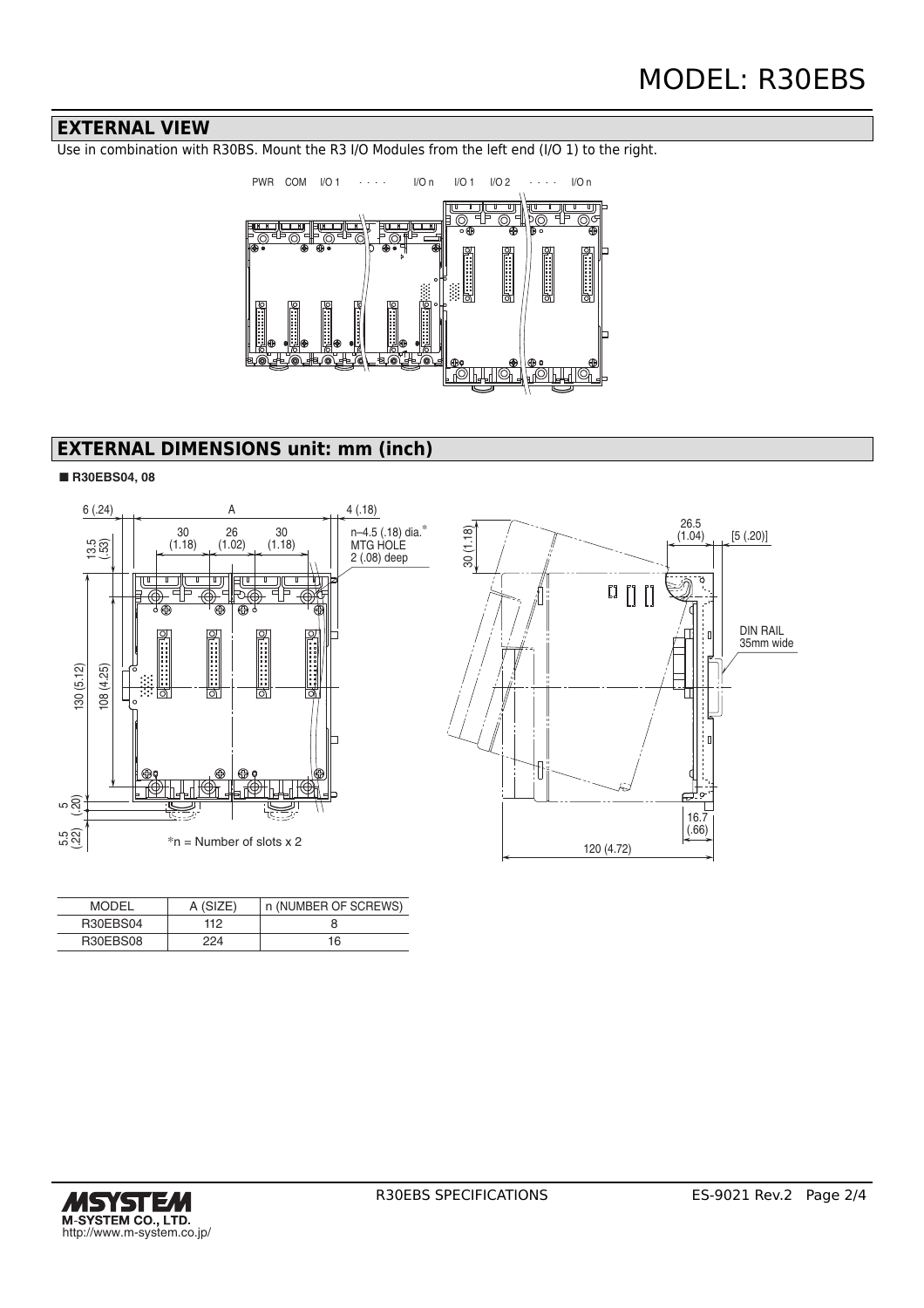# **MOUNTING REQUIREMENTS unit: mm (inch)**

#### ■ **MOUNTING DIRECTION**

The unit must be mounted on a vertical panel. Mounting in any other angle will cause internal temperature to rise, may shorten the product's life expectation or deteriorate its performance.











#### ■ **MOUNTING ON CONTROL PANEL**

Secure sufficient ventilation space. Do not mount the unit right above devices which radiate great heat such as heaters, transformers or resistors. Maintenance space is also required above and below the unit.



Panel bottom or wiring conduit (height ≤ 50 mm or 2 in.)